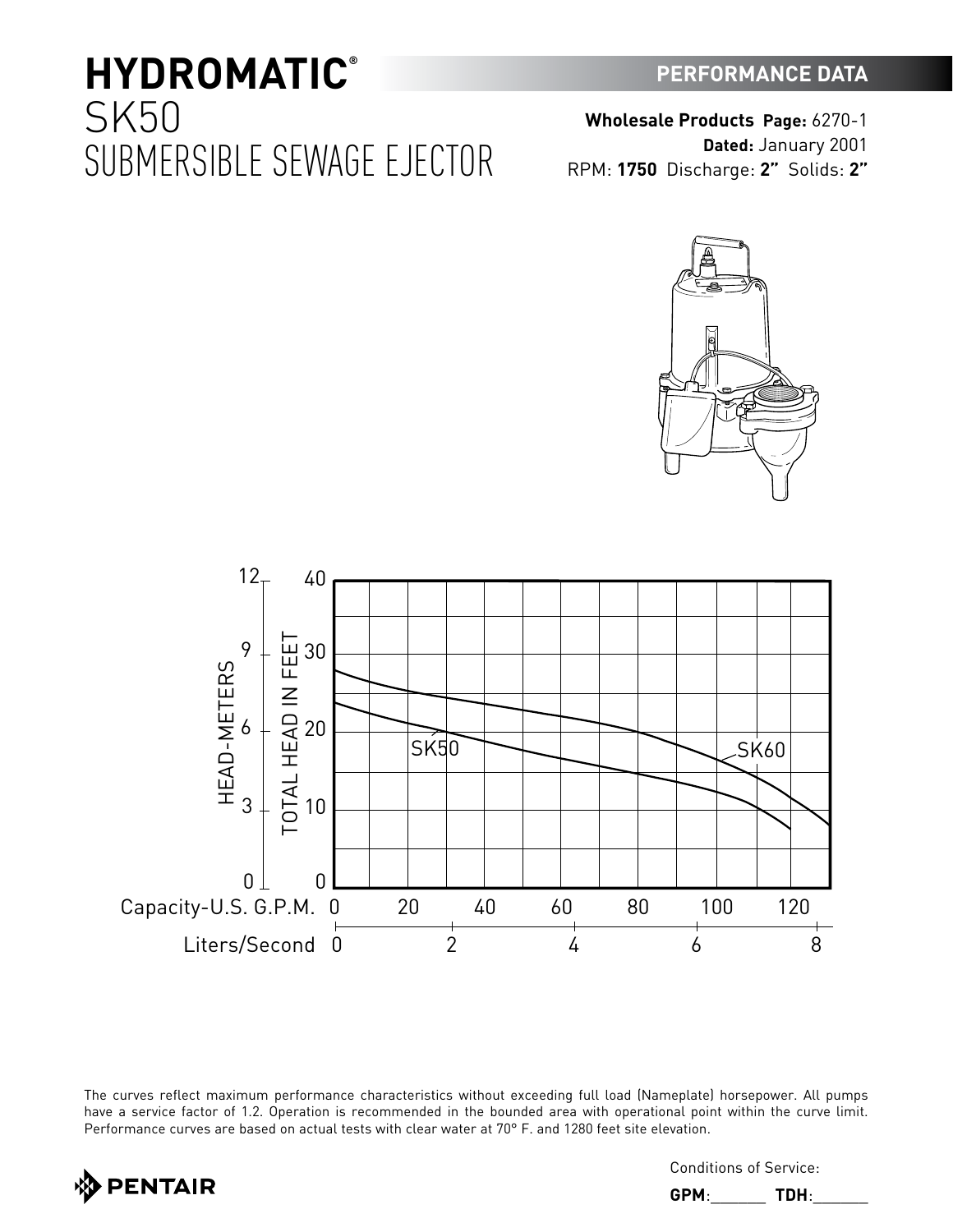**Wholesale Products Page:** 6270-2 **Dated:** January 2001



All dimensions in inches. Metric for international use. Component dimensions may vary ± 1/8 inch. Dimensional data not for construction purpose unless certified. Dimensions and weights are approximate. On/Off level adjustable. We reserve the right to make revisions to our product (s) and the product (s) specifications without notice.

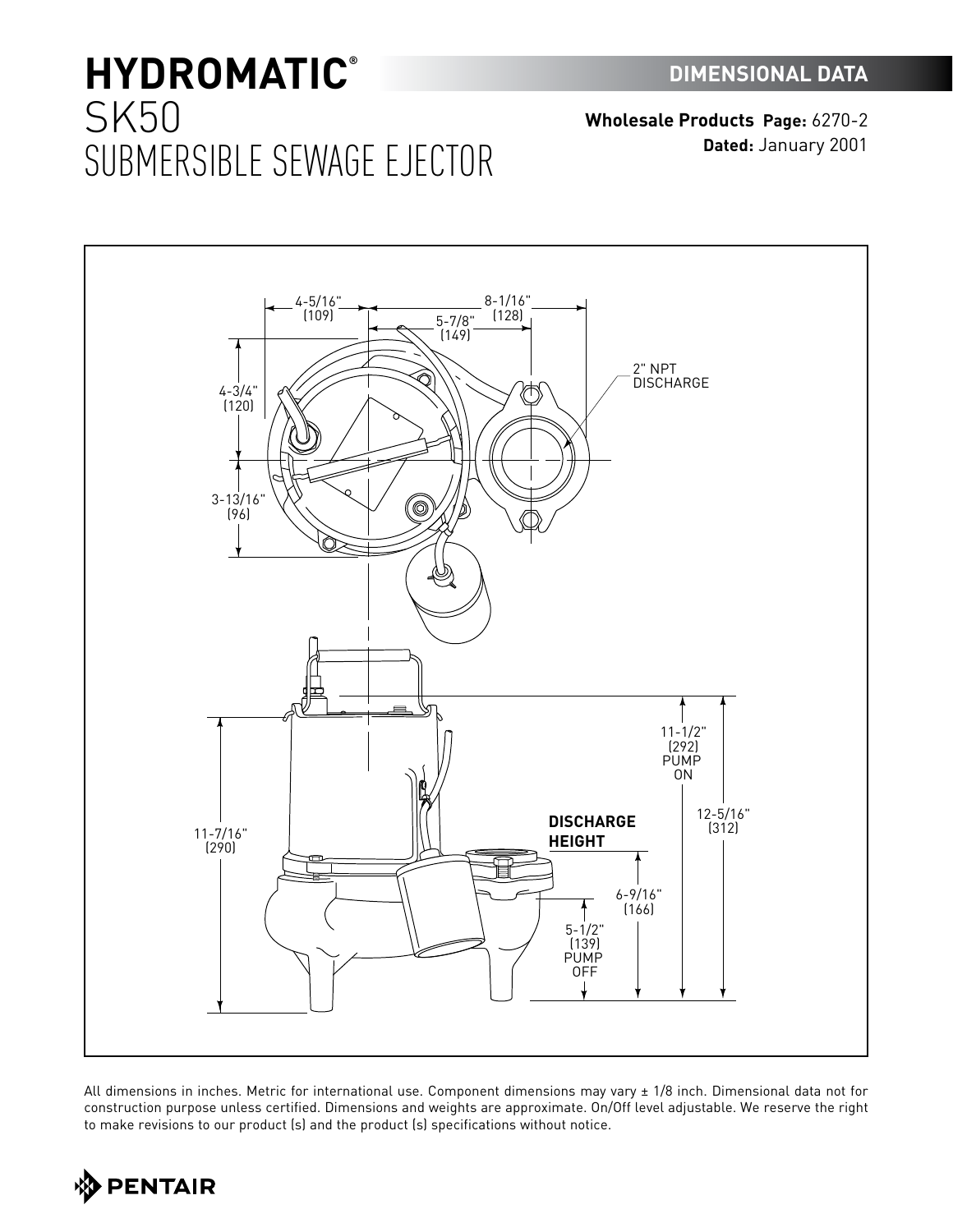**Wholesale Products Page:** 6270-3 **Dated:** January 2001

### **MODEL: SK50**

| 'R.P.M.                  | 1750                                             |
|--------------------------|--------------------------------------------------|
| ' MOTOR TYPE             | OIL FILLED WITH AUTOMATIC RESET THERMAL OVERLOAD |
| GENERAL INSULATION CLASS |                                                  |
| MOTOR PROTECTION         | AUTOMATIC RESET / THERMAL OVERLOAD               |

| НP                     | <b>VOLTAGE</b> | <b>PHASE</b> | <b>NEC CODE</b> | <b>SERVICE FACTOR</b> | <b>FULL LOAD AMPS</b> |
|------------------------|----------------|--------------|-----------------|-----------------------|-----------------------|
| $\sqrt{2}$<br><u>_</u> | 15             |              | -               |                       | 1 <sup>c</sup>        |
|                        | 230            |              |                 |                       |                       |



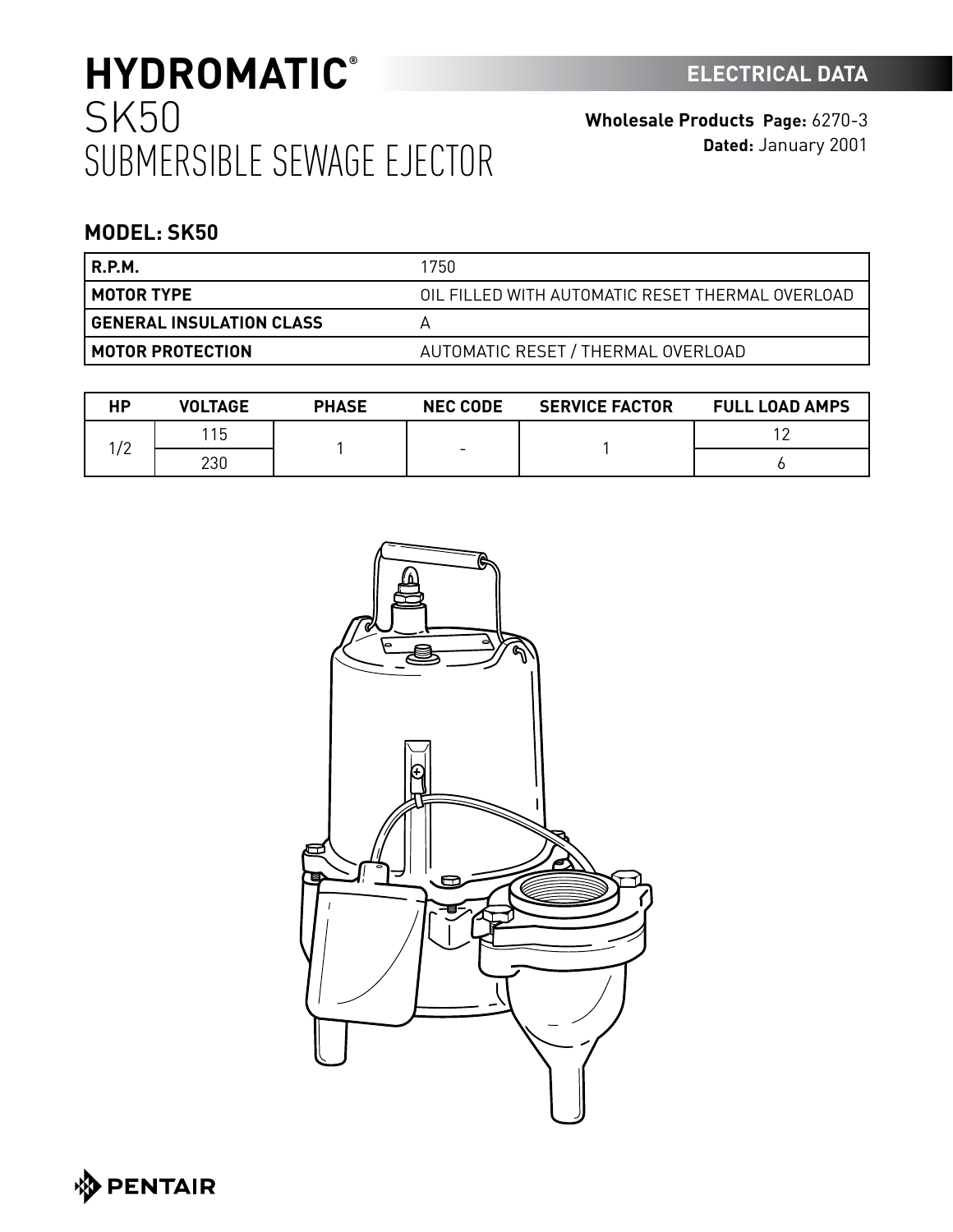**Wholesale Products Page:** 6270-4 **Dated:** January 2001

## **MODEL: SK50**

### **Physical Data**

| <b>DISCHARGE SIZE</b> | 2" NPT (STANDARD), 3" NPT (OPTIONAL)                                                |
|-----------------------|-------------------------------------------------------------------------------------|
| SOLIDS SIZE           |                                                                                     |
| <b>IMPELLER TYPE</b>  | NON CLOG                                                                            |
| CABLE I FNGTH         | 10' STANDARD<br>20' OPTIONAL                                                        |
| <b>PAINT</b>          | PAINTED AFTER ASSEMBLY. DARK GREEN. WATER REDUCIBLE ENAMEL.<br>ONE COAT, AIR DRIED. |

### **Temperature**

| MAXIMUM LIQUID  | $40^{\circ}$ F           |
|-----------------|--------------------------|
| MAXIMUM STATOR  | -                        |
| OIL FLASH POINT | $\overline{\phantom{0}}$ |

### **Technical Data**

| POWER CORD TYPE                                                      |                 | <b>SJTW</b>            |
|----------------------------------------------------------------------|-----------------|------------------------|
| $\leq$<br>$\overline{5}$<br>C)<br>JCT<br><b>MATERIAL</b><br>CONSTRUC | MOTOR HOUSING   | <b>CAST IRON</b>       |
|                                                                      | CASING          | <b>CAST IRON</b>       |
|                                                                      | <b>IMPELLER</b> | <b>CAST IRON</b>       |
|                                                                      | MOTOR SHAFT     | <b>STEEL</b>           |
|                                                                      | HARDWARE        | <b>STAINLESS STEEL</b> |
|                                                                      | "0" RINGS       | <b>BUNA-N</b>          |
| MECHANICAL SEALS                                                     |                 |                        |
|                                                                      | Standard:       | CARBON / CERAMIC       |
| <b>UPPER BEARING</b>                                                 |                 | SINGLE ROW-BALL        |
| LOWER BEARING                                                        |                 | SINGLE ROW-BALL        |

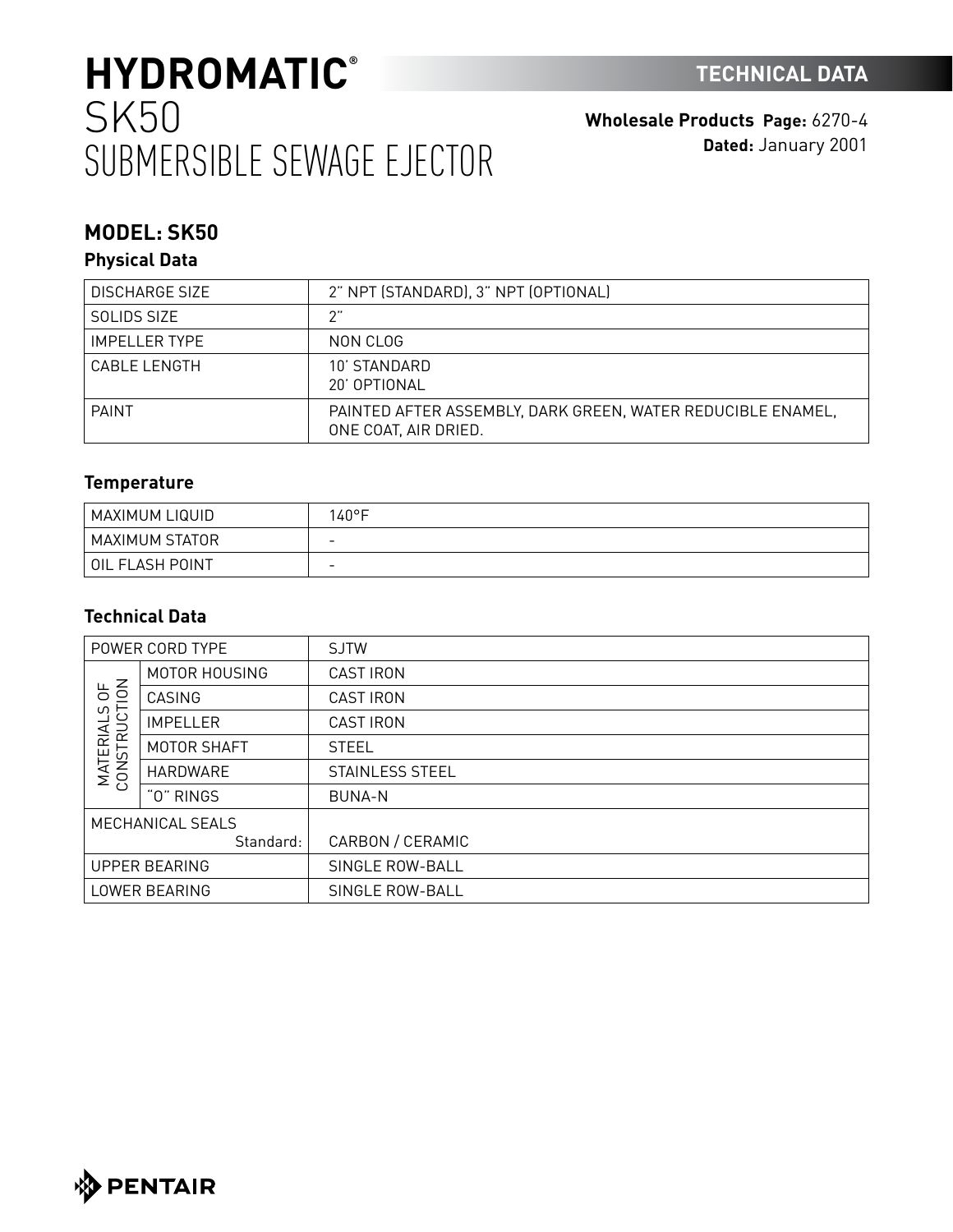**Wholesale Products Page:** 6270-5 **Dated:** January 2001

### **MODEL: SK50**

#### 1.01 **GENERAL**

Contractor shall furnish all labor, materials, equipment and incidentals required to provide \_\_\_\_\_\_\_\_\_\_ (Qty.) submersible centrifugal sewage ejector pump(s) as specified herein. The pump model covered in this specification is the SK50. The pump furnished for this application shall be MODEL and the MODEL manufactured by Hydromatic Pumps.

#### 2.01 **DESIGN CONDITIONS**

Each pump shall be rated \_\_\_\_\_\_\_\_\_\_H.P., \_\_\_\_\_\_\_\_\_ volts, \_\_\_\_\_\_\_\_\_\_ phase, \_\_\_\_\_\_\_\_\_ hertz and operate at RPM.

#### 3.01 **OPERATING CONDITIONS**

The pump shall deliver \_\_\_\_\_\_\_\_\_\_ U.S. GPM/LPS at feet/meters TDH, and handle a \_\_\_\_\_\_\_\_\_ inch solid. The curve submitted for approval shall state, in addition to head and capacity performance, solid handling capability, amp rating, and design impeller diameter.

#### 4.01 **CONSTRUCTION**

Each pump shall be of the sealed submersible type, incorporating features normally found in pumps furnished for the residential market.

These features include:

- 1. The pump volute, motor, and seal housing shall be high quality gray cast iron, ASTM A-48, Class 30.
- 2. The pump inlet shall be open and clear, without screening to provide access for sewage and solids.
- 3. All external mating parts shall be machined and Buna N, O-Ring sealed.
- 4. All fasteners exposed to the pumped liquid shall be 300 series stainless steel.
- 5. All power cords shall be water resistant UL or CSA approved, with double insulation, and sized as a function of Amp. draw.

#### 5.01 **MOTOR AND SHAFT**

The stator, rotor and bearings shall be mounted in a sealed submersible type housing. Single phase motors shall be split phase or capacitor start with centrifugal switch. Three phase motors shall be Polyphase. Full Load and Locked Rotor Amps as well as Start and Run winding resistance shall be tabulated for each pump.

#### 6.01 **BEARINGS, SHAFT AND MECHANICAL SEAL**

An upper bushing bearing and lower thrust bearing shall be required. The upper bearing shall be brass while the lower bearing is a heavy duty single row ball. They are both permanently and continuously lubricated and cooled by the dielectric oil which fills the motor housing. The motor shaft shall be stainless steel and sealed from the pumped liquid with a carbon ceramic mechanical seal.